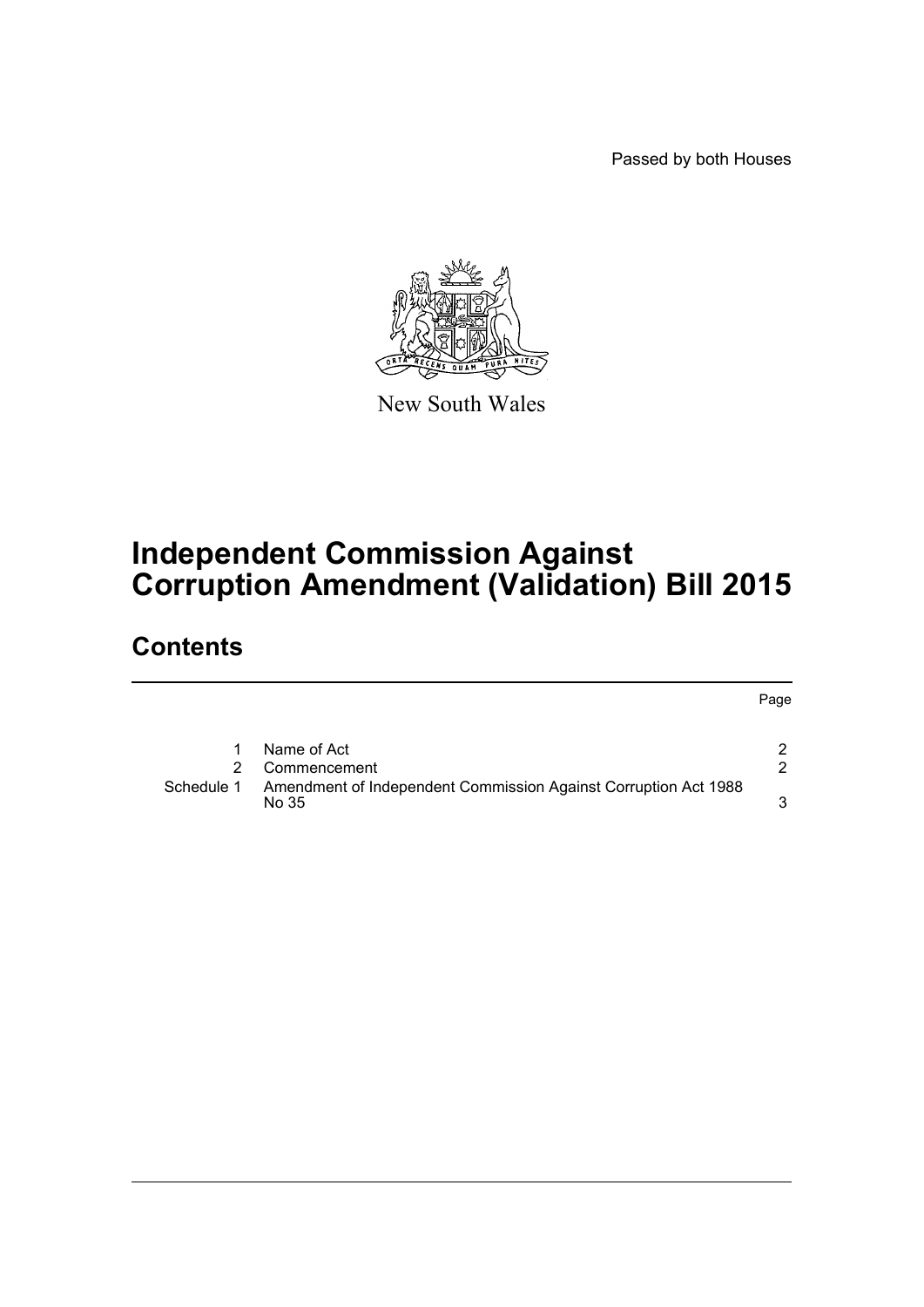*I certify that this public bill, which originated in the Legislative Assembly, has finally passed the Legislative Council and the Legislative Assembly of New South Wales.*

> *Clerk of the Legislative Assembly. Legislative Assembly, Sydney,* , 2015



New South Wales

# **Independent Commission Against Corruption Amendment (Validation) Bill 2015**

Act No , 2015

An Act to amend the *Independent Commission Against Corruption Act 1988* to validate certain previous actions of the Independent Commission Against Corruption.

*I have examined this bill and find it to correspond in all respects with the bill as finally passed by both Houses.*

*Assistant Speaker of the Legislative Assembly.*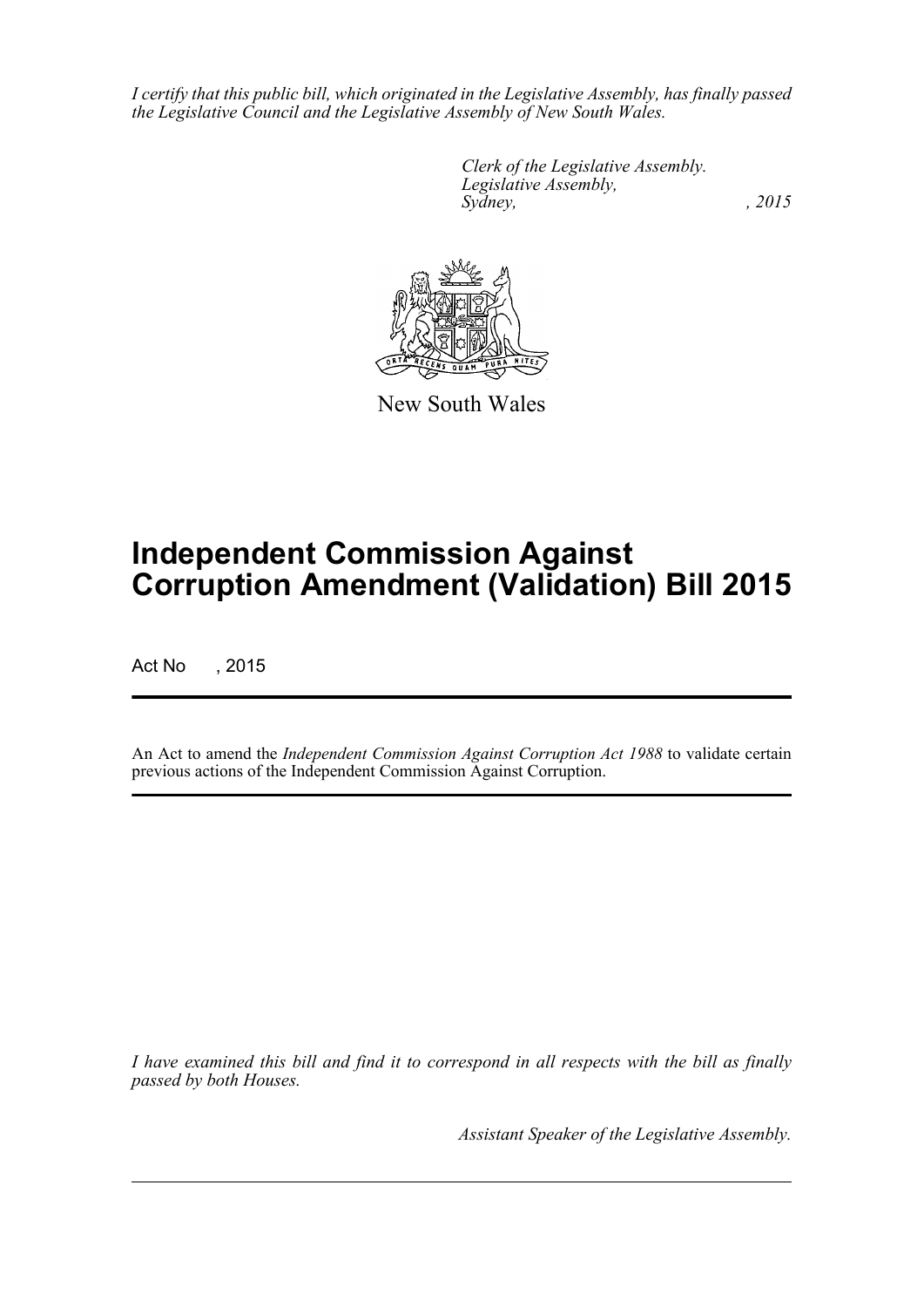## <span id="page-2-0"></span>**The Legislature of New South Wales enacts:**

#### **1 Name of Act**

This Act is the *Independent Commission Against Corruption Amendment (Validation) Act 2015*.

## <span id="page-2-1"></span>**2 Commencement**

This Act commences on the date of assent to this Act.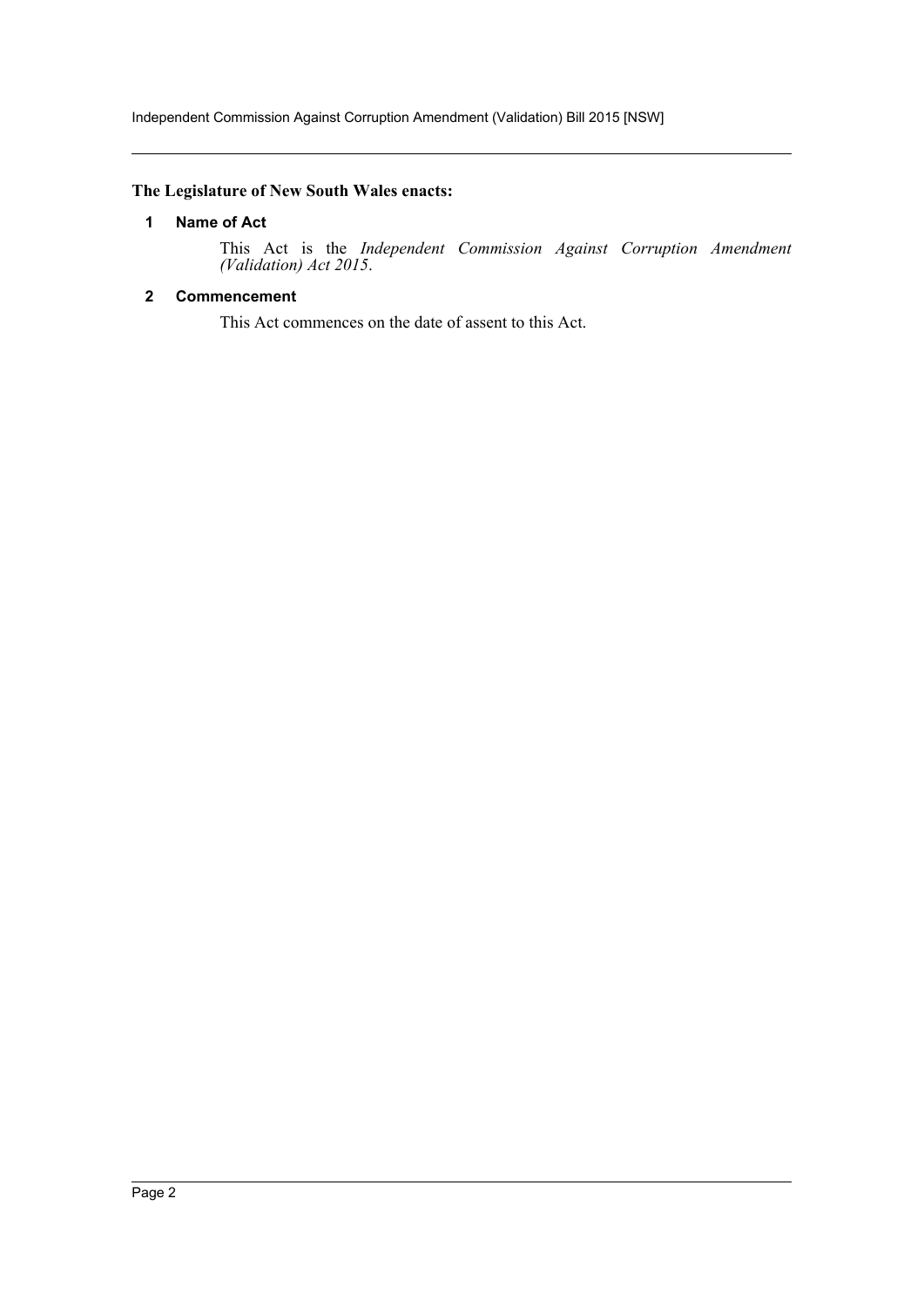## <span id="page-3-0"></span>**Schedule 1 Amendment of Independent Commission Against Corruption Act 1988 No 35**

## **Schedule 4 Savings, transitional and other provisions**

Insert at the end of the Schedule:

## **Part 13 Validation relating to decision on 15 April 2015 in Independent Commission Against Corruption v Cunneen [2015] HCA 14**

#### **34 Interpretation**

(1) In this Part:

*relevant conduct* means conduct that would be corrupt conduct for the purposes of this Act if the reference in section 8 (2) to conduct that adversely affects, or could adversely affect, the exercise of official functions included conduct that adversely affects, or could adversely affect, the efficacy (but not the probity) of the exercise of official functions.

- (2) A reference in this Part to anything done or purporting to have been done by the Commission includes a reference to:
	- (a) anything done or purporting to have been done by an officer of the Commission, and
	- (b) any investigation, examination, inquiry, hearing, finding, referral, recommendation or report conducted or made by the Commission or an officer of the Commission, and
	- (c) any order, direction, summons, notice or other requirement made or issued by the Commission or an officer of the Commission, and
	- (d) the obtaining or receipt of anything by the Commission or an officer of the Commission.
- (3) A reference in this Part to evidence given to the Commission includes a reference to:
	- (a) a statement of information, or a document or other thing, produced in response to a notice by the Commission or an officer of the Commission, and
	- (b) an answer made, or a document or other thing produced, by a person summoned to attend or appearing before the Commission or an officer of the Commission at a compulsory examination or public inquiry, and
	- (c) any information, document or other thing otherwise obtained or received by the Commission or an officer of the Commission.

## **35 Validation**

- (1) Anything done or purporting to have been done by the Commission before 15 April 2015 that would have been validly done if corrupt conduct for the purposes of this Act included relevant conduct is taken to have been, and always to have been, validly done.
- (2) The validation under subclause (1) extends to the validation of:
	- (a) things done or purporting to have been done by any person or body, and